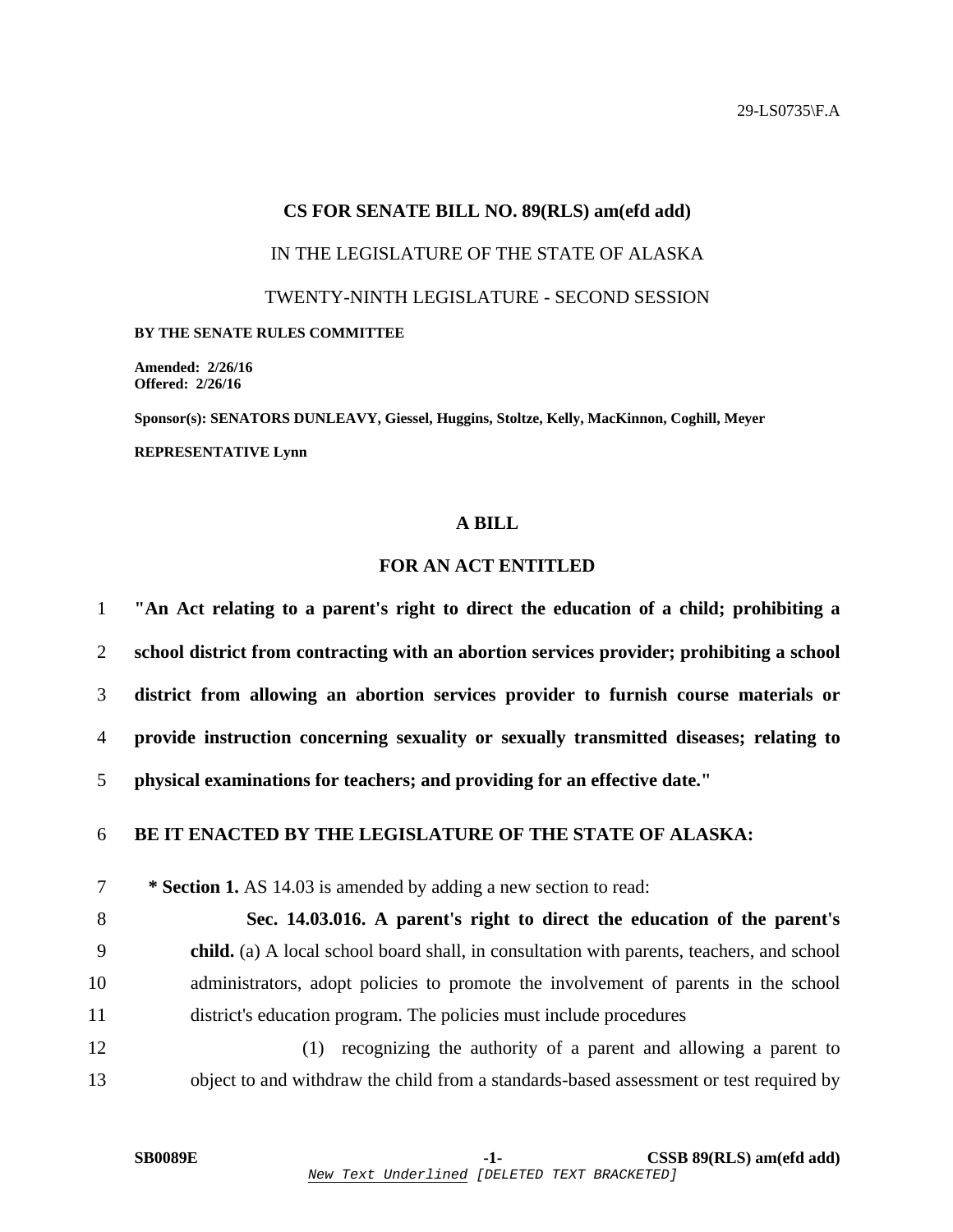29-LS0735\F.A

1 the state:

2 (2) recognizing the authority of a parent and allowing a parent to 3 object to and withdraw the child from an activity, class, or program;

4 (3) providing for parent notification not less than two weeks before 5 any activity, class, or program that includes content involving human reproduction or 6 sexual matters is provided to a child and requiring written permission from the child's 7 parent before the child may participate in the activity, class, or program;

8 (4) recognizing the authority of a parent and allowing a parent to 9 withdraw the child from an activity, class, program, or standards-based assessment or 10 test required by the state for a religious holiday, as defined by the parent;

11 (5) providing a parent with an opportunity to review the content of an 12 activity, class, performance standard, or program;

13 (6) ensuring that, when a child is absent from an activity, class, 14 program, or standards-based assessment or test required by the state under this section, 15 the absence is not considered an unlawful absence under AS 14.30.020 if the child's 16 parent withdrew the child from the activity, class, program, or standards-based 17 assessment or test or gave permission for the child's absence.

18 (b) The policies adopted under  $(a)(1)$ ,  $(2)$ , and  $(4)$  -  $(6)$  of this section may not 19 allow a parent categorically to object or withdraw a child from all activities, classes, 20 programs, or standards-based assessments or tests required by the state. The policies 21 must require a parent to object each time the parent wishes to withdraw the child from 22 an activity, class, program, or standards-based assessment or test required by the state. 23 The policies adopted under (a)(3) of this section must require written permission from 24 the child's parent before each separate activity, class, or program is provided to a child 25 that includes content involving human reproduction or sexual matters.

26 (c) Nothing in this section prohibits a school employee or volunteer from 27 answering a question from a child about any topic.

28 (d) In this section.

29 (1) "child" means an unemancipated minor under 18 years of age;

30 (2) "local school board" has the meaning given in AS 14.03.290;

31 (3) "parent" means the natural or adoptive parent of a child or a child's